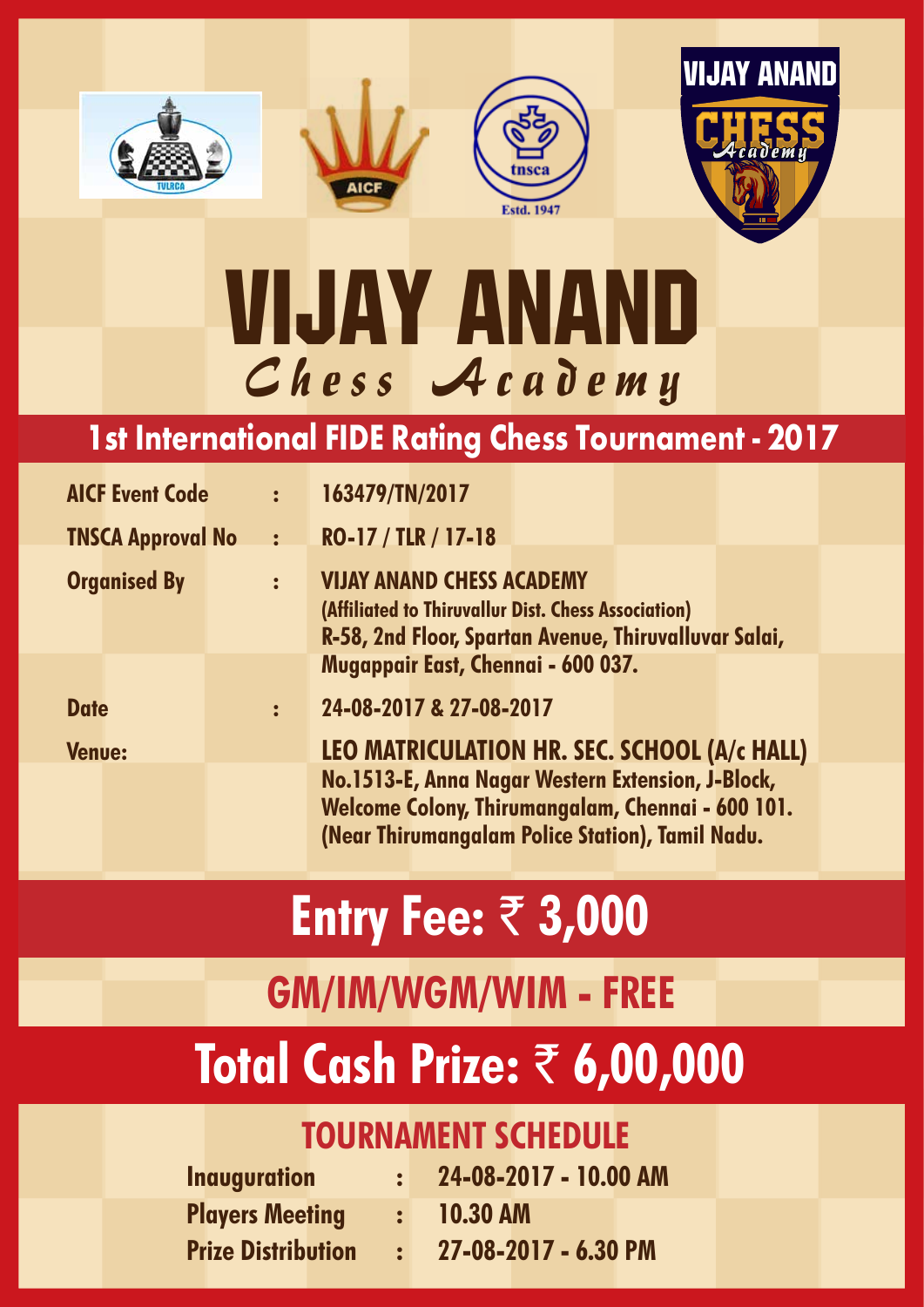| <b>DATE</b>    | <b>ROUND</b>     |  | <b>TIME</b> |  |
|----------------|------------------|--|-------------|--|
| 24-08-17       | <b>1st Round</b> |  | 11.00 am    |  |
| 24-08-17       | <b>2nd Round</b> |  | 4.00 pm     |  |
| 25-08-17       | <b>3rd Round</b> |  | 10.00 am    |  |
| 25-08-17       | <b>4th Round</b> |  | 3.00 pm     |  |
| $26 - 08 - 17$ | <b>5th Round</b> |  | 10.00 am    |  |
| $26 - 08 - 17$ | <b>6th Round</b> |  | 3.00 pm     |  |
| $27 - 08 - 17$ | <b>7th Round</b> |  | 8.30 am     |  |
| 27-08-17       | <b>8th Round</b> |  | $1.30$ pm   |  |

#### **MAIN & CATEGORY PRIZE LIST**

|                         | <b>OPEN</b>                                    |  |                  | 1999 - 1800                                    |  |                | 1799 - 1500   |                         | 1499 - 1200 |
|-------------------------|------------------------------------------------|--|------------------|------------------------------------------------|--|----------------|---------------|-------------------------|-------------|
|                         | <b>Trophy 50,000</b>                           |  |                  | 20,000                                         |  |                | 20,000        |                         | 20,000      |
| $\overline{2}$          | <b>Trophy 35,000</b>                           |  | $\overline{2}$   | 15,000                                         |  | $\overline{2}$ | 15,000        | $\overline{\mathbf{2}}$ | 15,000      |
| $\overline{\mathbf{3}}$ | <b>Trophy 25,000</b>                           |  | $\overline{3}$   | 10,000                                         |  | 3              | 10,000        | $\overline{\mathbf{3}}$ | 10,000      |
| 4                       | <b>Trophy 15,000</b>                           |  | $\overline{4}$   | 9,000                                          |  | 4              | 9,000         | $\overline{\mathbf{4}}$ | 9,000       |
| 5                       | <b>Trophy 10,000</b>                           |  | 5                | 8,000                                          |  | 5              | 8,000         | $5\overline{)}$         | 8,000       |
| 6                       | Trophy 9,000                                   |  | $\boldsymbol{6}$ | 7,000                                          |  | 6              | 7,000         | $\boldsymbol{6}$        | 7,000       |
| 7                       | Trophy 8,000                                   |  | $\overline{I}$   | 7,000                                          |  | 7              | 7,000         | $\overline{7}$          | 7,000       |
| 8                       | Trophy 8,000                                   |  | 8                | 6,000                                          |  | 8              | 6,000         | 8                       | 6,000       |
| 9                       | Trophy 8,000                                   |  | 9                | 6,000                                          |  | 9              | 6,000         | 9                       | 6,000       |
| 10                      | Trophy 8,000                                   |  | 10               | 6,000                                          |  | 10             | 6,000         | 10                      | 6,000       |
| $\overline{1}$          | Trophy 7,000                                   |  | $\mathbf{1}$     | 5,000                                          |  | 11             | 5,000         | $\overline{1}$          | 5,000       |
| 12                      | Trophy 7,000                                   |  | 12               | 4,000                                          |  | 12             | 4,000         | 12                      | 5,000       |
| 13                      | Trophy 7,000                                   |  | 13               | 4,000                                          |  | 13             | 4,000         | 13                      | 5,000       |
| 14                      | Trophy 7,000                                   |  | 14               | 4,000                                          |  | 14             | 4,000         | 14                      | 5,000       |
| 15                      | Trophy 7,000                                   |  | 15               | 4,000                                          |  | 15             | 4,000         | 15                      | 5,000       |
| 16<br>17                | Trophy 6,000                                   |  |                  |                                                |  |                |               |                         |             |
| 18                      | Trophy 6,000<br>Trophy 6,000                   |  |                  | <b>Best Women Player -</b>                     |  |                | ₹ 5,000/-     |                         |             |
| 19                      | Trophy 6,000                                   |  |                  | <b>Best Veteran -</b>                          |  |                | ₹ 5,000/-     |                         |             |
| <b>20</b>               | Trophy 6,000                                   |  |                  |                                                |  |                |               |                         |             |
|                         |                                                |  |                  |                                                |  |                |               |                         |             |
|                         | <b>CATEGORY</b><br><b>BOYS (TOP-15)</b>        |  |                  | <b>GIRLS (TOP-15)</b><br><b>SPECIAL PRIZES</b> |  |                | <b>PRIZES</b> |                         |             |
| $U - 7$                 | 1.<br>10 Cups - 5 Medals<br>10 Cups - 5 Medals |  |                  | <b>Best Youngest Player</b>                    |  | <b>Trophy</b>  |               |                         |             |

**2. Max. No of Entries from School Trophy** 

| CAIEGORY | BOYS (10P-15)      | <b>GIRLS (IOP-15)</b> |
|----------|--------------------|-----------------------|
| U - 7    | 10 Cups - 5 Medals | 10 Cups - 5 Medals    |
| $U - 9$  | 10 Cups - 5 Medals | 10 Cups - 5 Medals    |
| U - 11   | 10 Cups - 5 Medals | 10 Cups - 5 Medals    |
| $U - 13$ | 10 Cups - 5 Medals | 10 Cups - 5 Medals    |
| U - 15   | 10 Cups - 5 Medals | 10 Cups - 5 Medals    |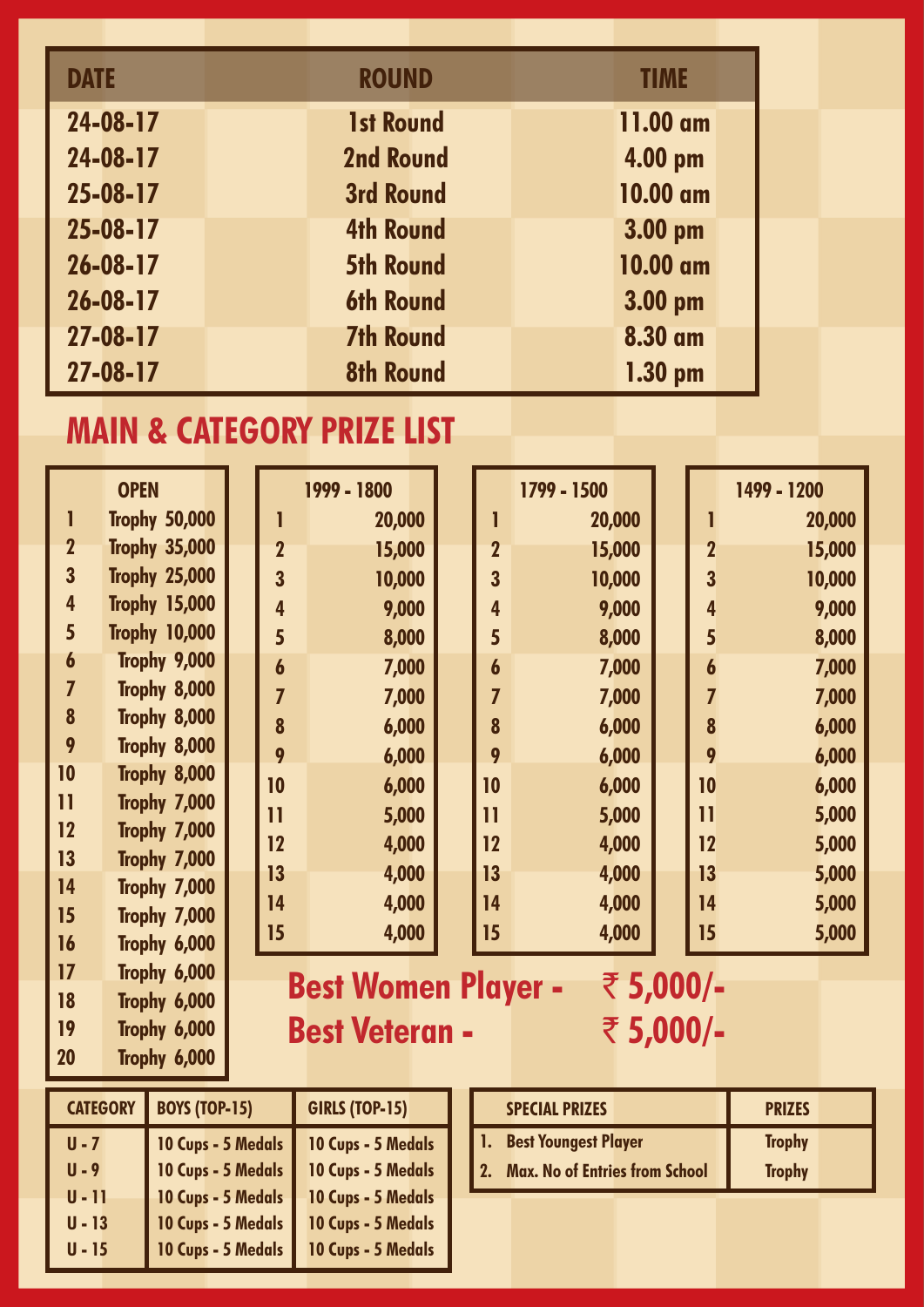### **RULES AND REGULATIONS:**

| <b>System of Play</b>             | The Latest FIDE Rules in force shall apply and the Swiss system will be followed.                                                                                                                                                                                                                                                                                                                            |
|-----------------------------------|--------------------------------------------------------------------------------------------------------------------------------------------------------------------------------------------------------------------------------------------------------------------------------------------------------------------------------------------------------------------------------------------------------------|
| <b>Mode of Tournament</b>         | <b>Total 8 rounds shall be played.</b>                                                                                                                                                                                                                                                                                                                                                                       |
| <b>Time Control</b>               | 90 minutes each $+30$ seconds increment per move from move no. I                                                                                                                                                                                                                                                                                                                                             |
| <b>Tie break</b>                  | Buchholz tie-break system will be applied. In case of tie, prizes will not be<br>shared.                                                                                                                                                                                                                                                                                                                     |
| <b>AICF Player Registration</b>   | All the participants must be registered with AICF. The registration fee is $\bar{\tau}$ 250/-                                                                                                                                                                                                                                                                                                                |
|                                   | for the year 2017-2018. Those who are already registered with AICF must show<br>proof thereof. Those who have not registered can get registered by paying a fee<br>of $\bar{\tau}$ 250/- and filled in registration form along with one passport size photo and<br>a copy of date of Birth certificates. E-mail id of the player is compulsory.                                                              |
| <b>TNSCA Players Registration</b> | All the participants from Tamil Nadu are required to register themselves with<br>TNSCA by paying Rs.150/- as player registration fee for the year 2017-2018. The<br>amount should be remitted along with the duly signed TN players Registration<br>form plus one passport size photograph and Date of Birth Certificate copy. Those<br>who have already registered with TNSCA must show the proof there of. |
| <b>Thiruvallur DCA</b>            | DCA registration is compulsory for Thiruvallur District players. The registration                                                                                                                                                                                                                                                                                                                            |
| <b>Player Registration</b>        | fee $\bar{z}$ 50/- for the year 2017-2018.                                                                                                                                                                                                                                                                                                                                                                   |
| <b>Chess Sets</b>                 | Players are requested to bring their own International Chess set (and chess clock<br>if, any)                                                                                                                                                                                                                                                                                                                |
| <b>Protests</b>                   | Protests if any, against the decision of the Chief Arbiter shall be made in writing<br>with protest fee of $\bar{\tau}$ 500/- within 15 minutes of the occurrence of the incident                                                                                                                                                                                                                            |
|                                   | to the appeals committee. The protest fee will be refunded if the appeal is<br>upheld.                                                                                                                                                                                                                                                                                                                       |
| <b>Appeals Committee</b>          | Before the commencement of the Tournament, appeals committee will be formed<br>from the senior participants present at the players meeting. The appeals<br>committee decisions will be final and binding on all players concerned.                                                                                                                                                                           |
| <b>Withdrawals</b>                | A player may withdraw at any stage of the event, after informing the chief arbiter<br>in writing.                                                                                                                                                                                                                                                                                                            |
| Last date                         | Last date for remitting the entry is 20th August 2017                                                                                                                                                                                                                                                                                                                                                        |
| <b>Rights of admission</b>        | The AICF/TNSCA/TDCA/ organizer VIJAY ANAND CHESS ACADEMY reserve the right<br>to admit / reject any entry without assigning any reason thereof. The<br>AICF/TNSCA/TDCA/organizer VIJAY ANAND CHESS ACADEMY reserve the rights of<br>admission to the venue.                                                                                                                                                  |
| <b>Certificate</b>                | Participation certificates will be awarded to all participants.                                                                                                                                                                                                                                                                                                                                              |
| <b>Chief Arbiter</b>              | S. BALARAMAN, INTERNATIONAL ARBITER                                                                                                                                                                                                                                                                                                                                                                          |
| <b>Lodging</b>                    | Players have to make their own arrangement for accomodation.                                                                                                                                                                                                                                                                                                                                                 |